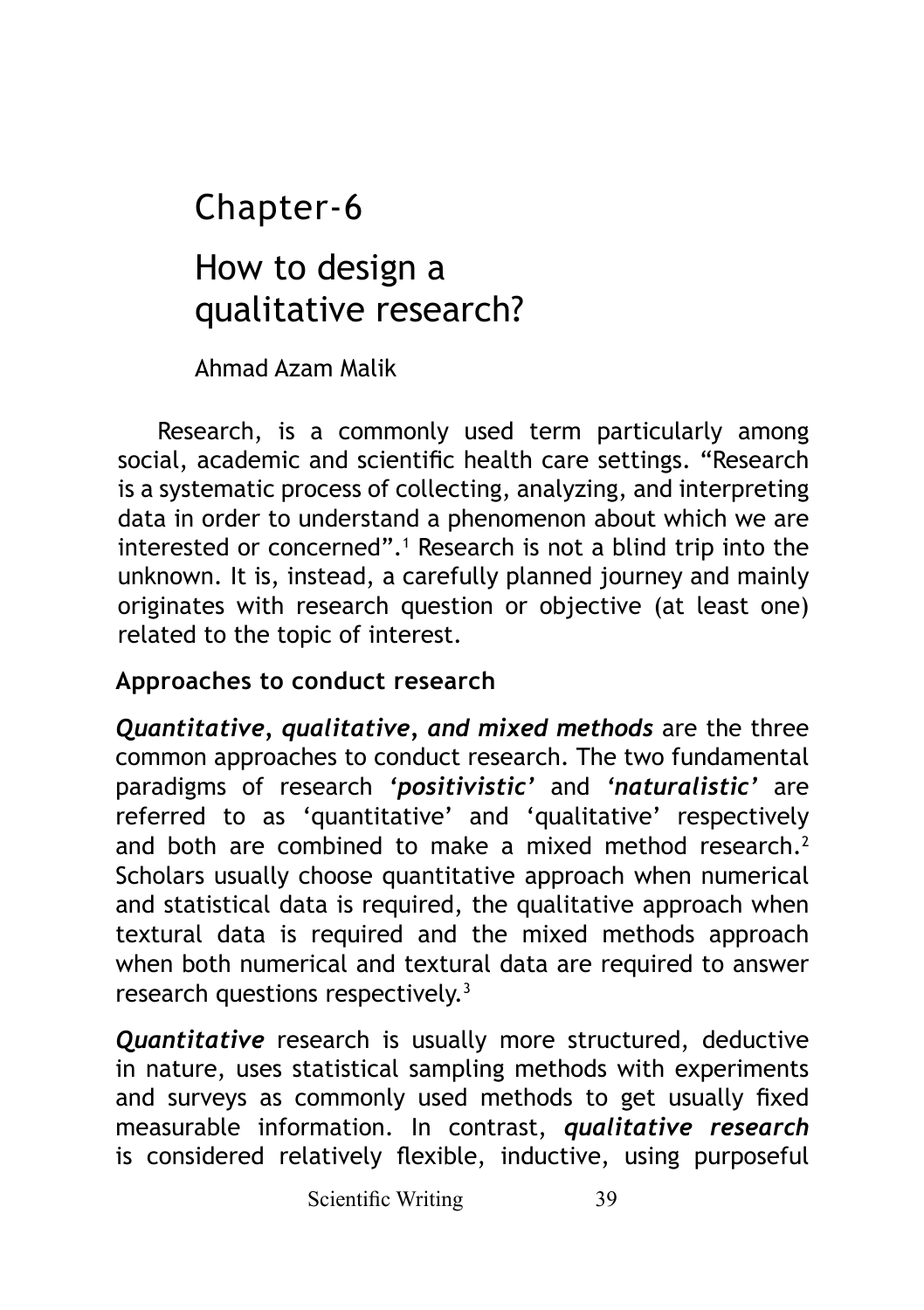selection of participants with observations and interviews as commonly used tools to get less tangible, changing and open ended information.2,4

Quantitative researchers use reliability to authenticate while qualitative researchers use validity4 . Quantitative and qualitative research are usually taken as opposite to each other. In reality both have their own strengths and limitations. Both have potential to explore similar issues but each will answer a different research question. That is how they *complement each other* to explore issues with mixed methods approach. Use of qualitative research is growing in health care research with socio-cultural factors being given more importance in this evolving evidence based era. This chapter is focused on how to design a qualitative research as elaborated in further sections of the chapter.

#### **Qualitative Research**

Qualitative research is a *holistic approach* that allows researcher to get highly involved and conduct research mostly in a natural setting to explore actual experiences with details covering all relevant aspects. Qualitative research encompasses process as well as outcome of the research.<sup>5</sup> The purpose of qualitative research is not only to *describe* but also *explore*  and explain the phenomena of interest<sup>6</sup> with importance given particularly to understandings, opinions and experiences of the participants.

#### **Types of qualitative research**

Qualitative research within itself has more than 25 approaches that make it another challenge for researchers to choose one best for them.<sup>7</sup> Various terms used in this context include; narrative study, phenomenology, ethnography, grounded theory, life history, case study or report and ethnomethodology among many.<sup>7-9</sup> These approaches are sometimes synonymously used as qualitative research designs. Most commonly used in health care are phenomenology, ethnography, case report, and grounded theory.2,4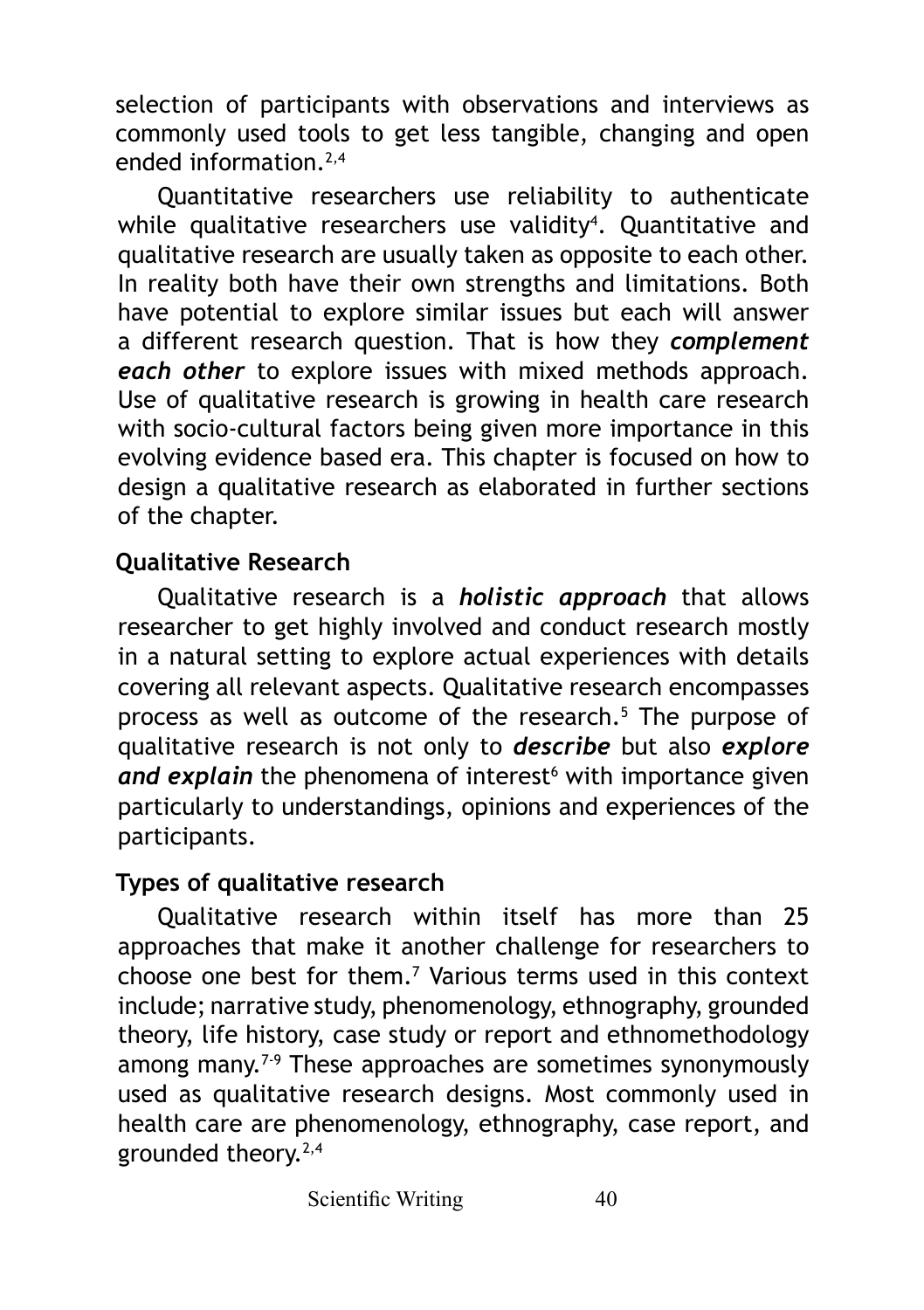*Narrative study* includes autobiography, life or personal stories and biographies.<sup>10</sup> It focuses on *narratives* that are investigated within and across study participants and later after detailed investigation and analysis re-told or restated by the researcher.10,11

Though a narrative study involves life of a single individual, a *phenomenological study* deals with several individuals or group and captures the *lived experience*. It usually doesn't aim to develop theories or models of the phenomenon being studied rather describes specific phenomena of interest in order to better understand what real experience means and are common in participants' lives.<sup>10,12,13</sup>

*Ethnography* has its roots in anthropology, which deals with values, beliefs, and practices of cultural groups.14 Ethnography is used to acquire deeper investigation of a specific culture, group, or community and involves; *experiencing* (mostly by participant's observations), *enquiring* (mostly through interviews) and *examining* (mostly by study of relevant materials). $2,9,11$  It is often time consuming and aims to explore culture from the people certainly living there.<sup>12,14</sup>

*Case study or report* is used mainly to study individuals (a case or multiple cases) and explore in depth, a complex phenomenon within specific contexts potentially with different data sources. It usually focus on processes that take place in that context and their interrelationship.2,9

*Grounded theory* is used to explore phenomena involving human experiences and behavior along with social processes thus aims to discover *social and psychological factors*15 and may lead to theory that arises from data.<sup>11</sup> The main features of grounded theory designs are theoretical sampling and constant comparison of data with emerging categories.<sup>10</sup>

## **Data collection tools in qualitative research**

Data collection tools that can be used in qualitative research include; field notes, photographs, videos, participant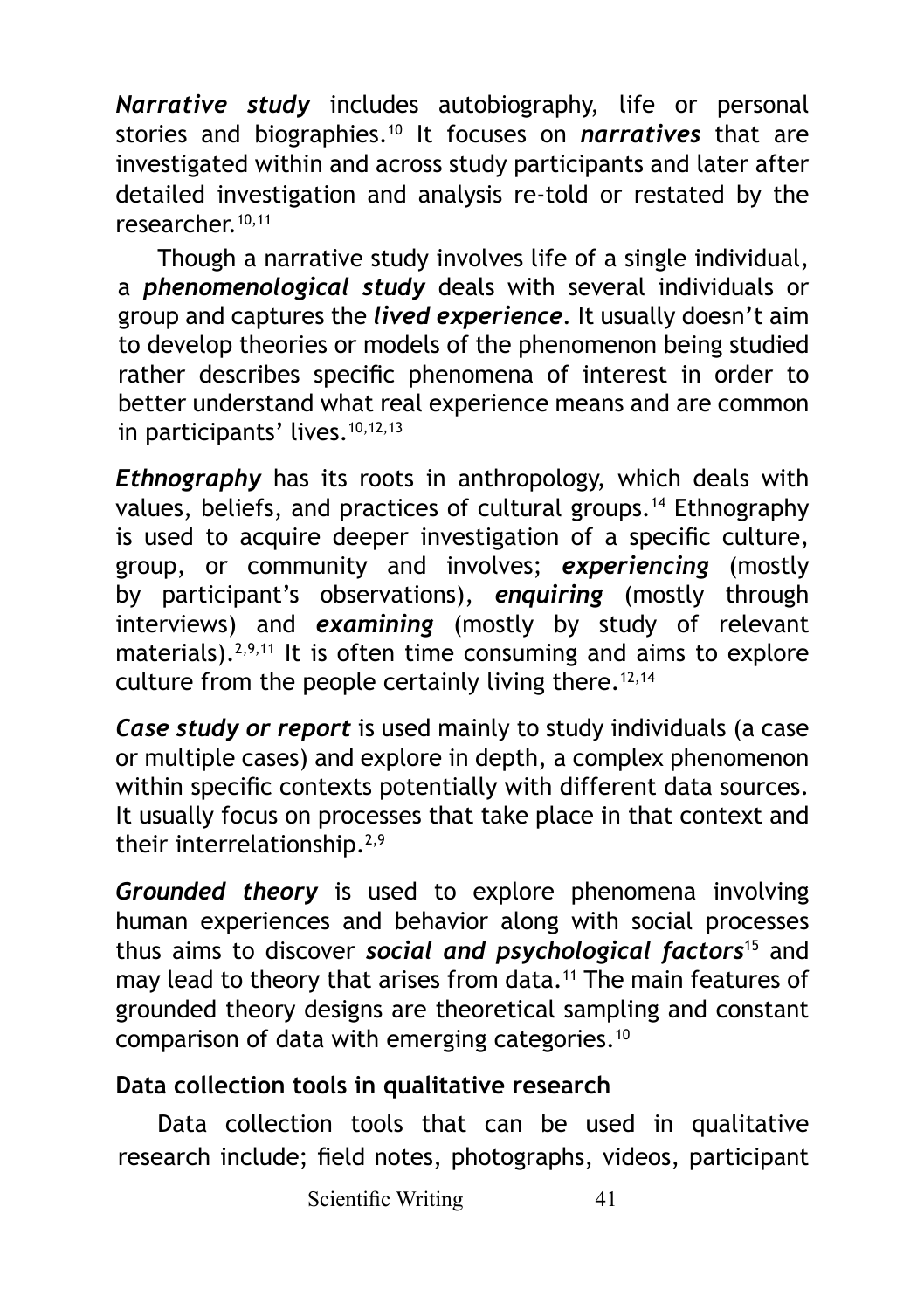observations, recordings, artefacts, journals, in-depth interviews, and focus groups. $2,10-12$  Participant's observations. in-depth interviews, and focus groups are more commonly used in health care and the forms of data these tools create usually transcripts, field notes and audio or video recordings.

Each tool has *appropriateness* for obtaining a specific type of data. *Participant observation* is usually preferable for data collection and exploring behaviors in naturally settings. *In-depth interviews* are relatively more appropriate for collecting data from individuals related to their perspectives and experiences, in particular when exploring sensitive issues. *Focus groups* are usually more effective in collecting data related broad overviews and cultural norms of concerned questions among participants representing relevant cultural groups or subgroups.

#### **Qualitative research process**

Research process and its *salient steps* are explained in detail in literature starting from formulating the research problem to final dissemination of findings.16 Kumar explained the process in sequence; deciding *what to research, planning and conducting* a research as major phases.17 According to Maxwell, there is *no "cookbook"* available to plan and conduct qualitative research and the most appropriate answer to identify which approach to use is *"It depends".* Merely following recommended methodological rules in qualitative research does not guaranty the feasibility or quality whereas phenomena of interest, its setting and the actual consequences of your planned research activities also plays pivotal role.<sup>18</sup> Creswell described major attributes' of a qualitative research that included; natural setting and *researcher as a key instrument*, multiple sources of data leading to inductive data analysis, participants' perspectives, interpretive and holistic inquiry along with emergent design.<sup>10</sup>

## **Qualitative research design**

Design is defined as "An underlying scheme that governs functioning, developing, or unfolding" and "the arrangement of elements or details in a product or work of art".<sup>19</sup>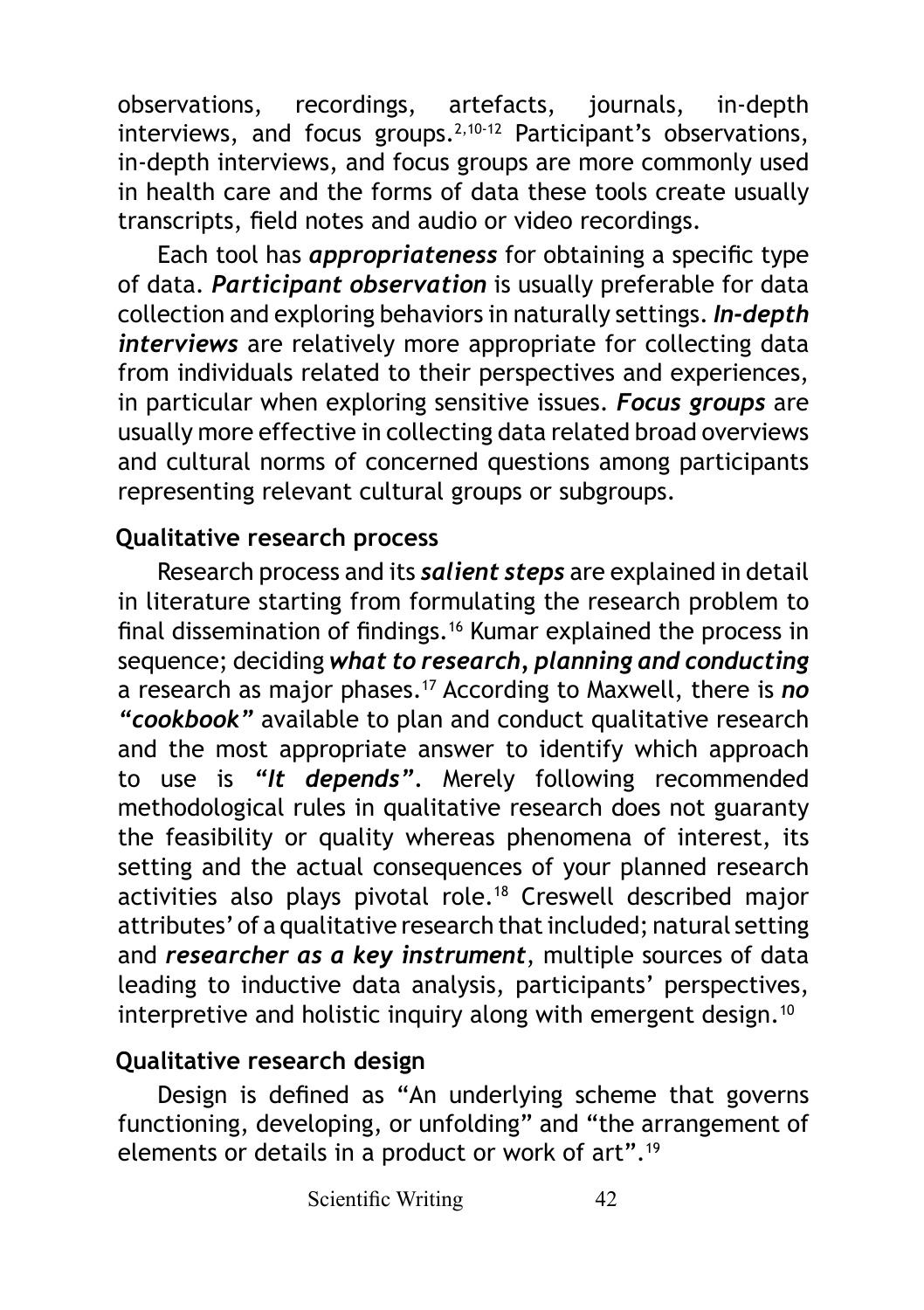Research design has been identified as a *key component* of any research.<sup>2,10,11,20</sup> Research design is neither a method nor a tool of data collection as explained earlier in this chapter. In fact it can be considered as an overall logical structure of the research as compared to methods that relates to mostly logistic matters and involves several processes and appropriate data collection tools. Figure.1 outlines qualitative research



Scientific Writing 43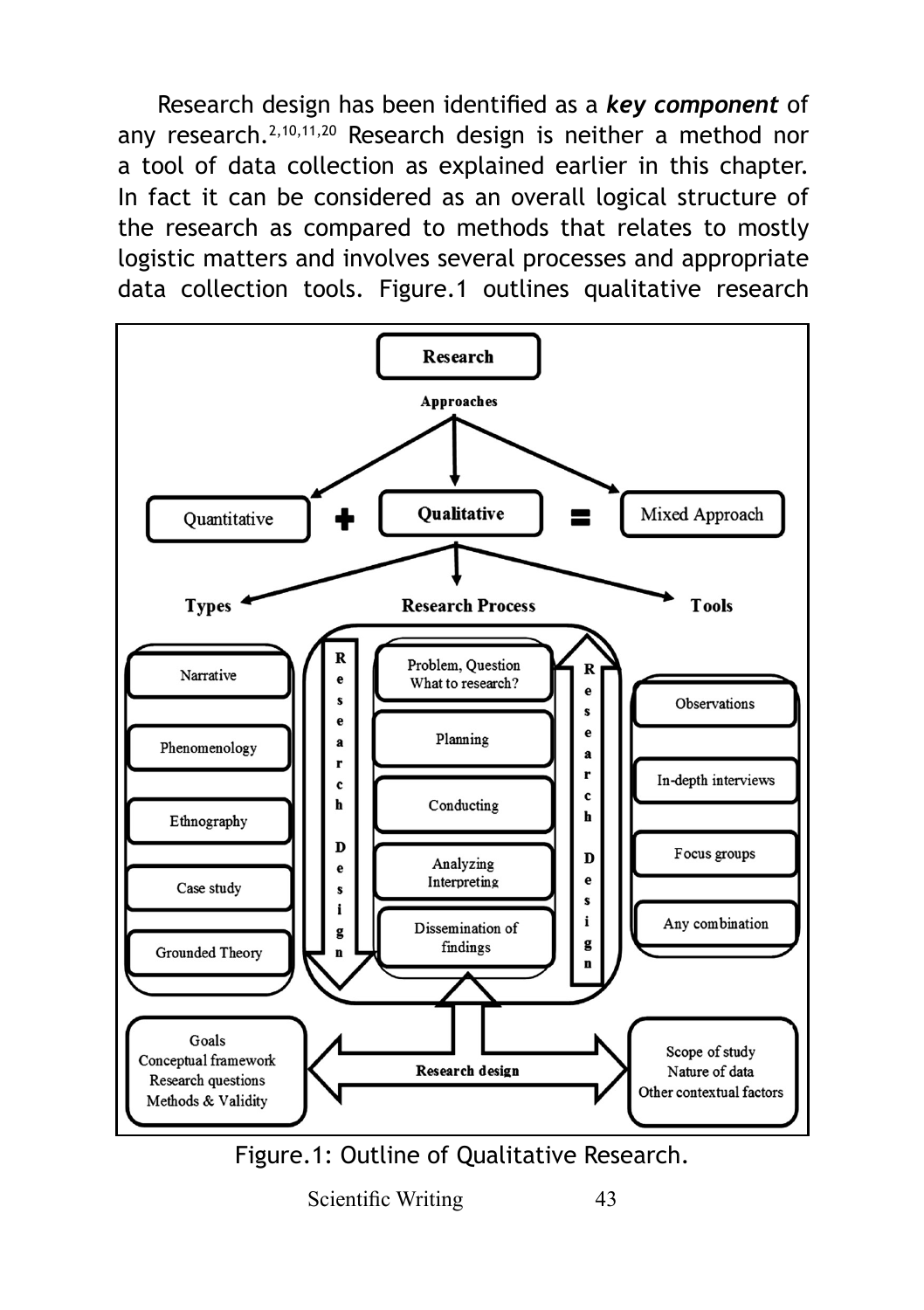along with its major types, used tools, process and design. Literature provides *different definitions* of research designs. Few significant and commonly followed are mentioned below:

"a blueprint for conducting a study with maximum control over factors that may interfere with the validity of the findings" as a research design.<sup>21</sup>

"a plan that describes how, when and where data are to be collected and analyzed".<sup>22</sup>

"A research design is a plan, structure and strategy of investigation so conceived as to obtain answers to research questions or problems. The plan is the complete scheme or programme of the research"17

Research designs can be *fixed, flexible or responsive*. Usually quantitative studies are related to designs that are fixed, pre-determined and use intervention/s while on the other hand qualitative studies are expected to have emergent, flexible, guided by data and use no interventions.<sup>2</sup> Research design is *vital but challenging*, yet it is the least discussed and elaborated particularly in context of qualitative research. $^{23}$ Research design needs to be considered not only prior to the *beginning* of any research but also *throughout the research process*. Research design is expected to focus on the plans and events of investigation (strategies) and explicit methods with appropriate data collection, analysis and interpretation. Thus making this component a *functional plan related to all steps* starting from identification of a problem to final dissemination of results and increase study reliability and validity.10,24 This concept is more aligned with Donabedian's quality improvement principle of input, process and output, providing a clear framework for research.<sup>25</sup>

Notably, knowing the theoretical background of qualitative research and exposure to relevant literature may assist but might not be sufficient enough to choose and plan a suitable research design. *Nature* of the research problem, *stakeholders*  of the study and the *researchers' personal life experiences*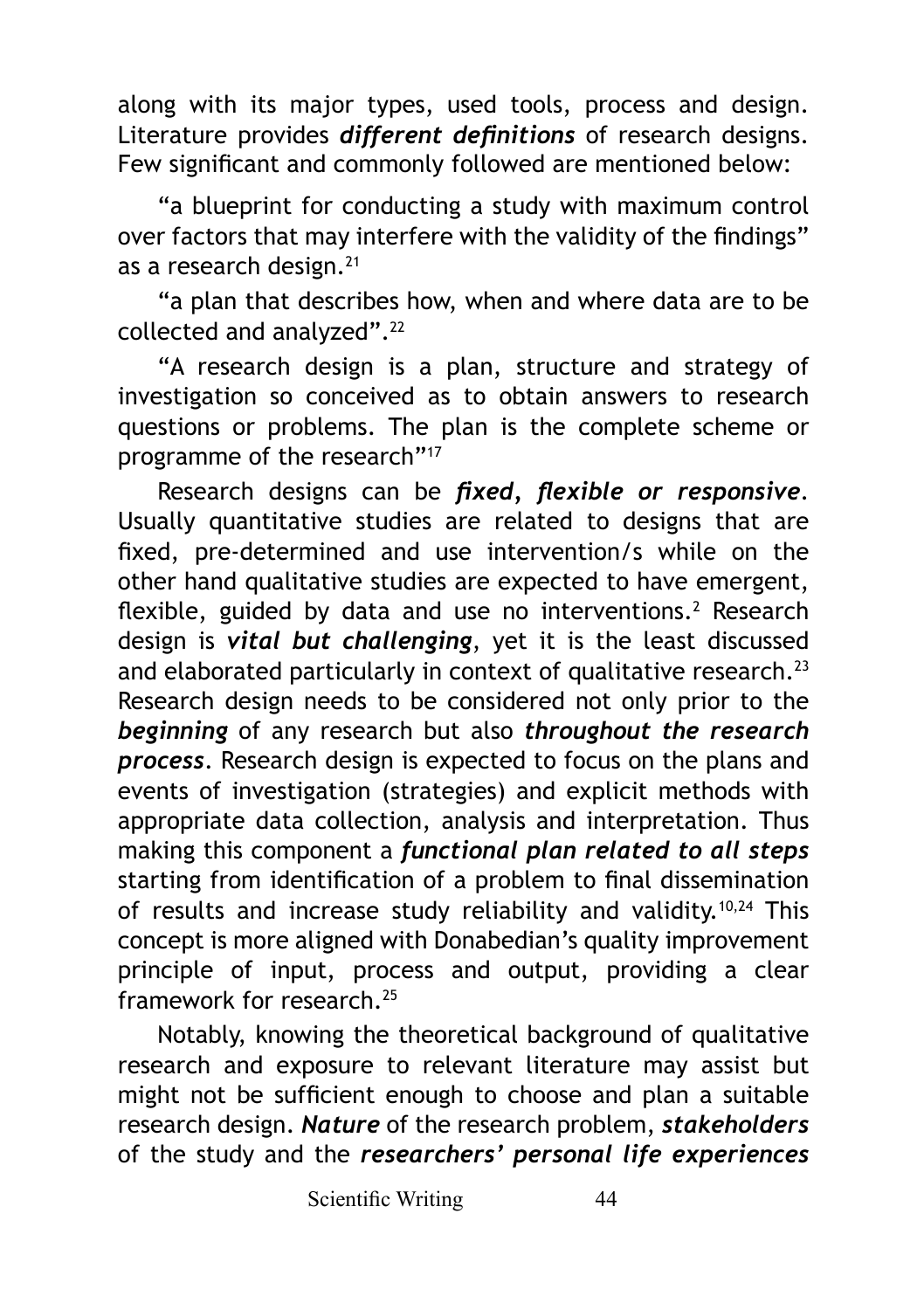may guide further to plan a good research design.<sup>10</sup> It is not only important to *consider* strengths of a *good design* that let all research components work together and allow smooth proceedings but also a *faulty design* that may compromise research process and subsequently its outcome.<sup>18</sup>

Usually questions, problem, and method are to guide research designs.26 Richard and Morse explained that researchers need to create their own research designs while trying to see study at different levels *in advance and throughout*. It is shaped by the method, and is reactive to the settings and study participants. Despite this, there might be need to change or reconsider design decision during the study.<sup>23</sup>

## **Planning research design**

The overall design of any research should be intended to answer research question. Literature guides with *different recommendations* and models to start and plan qualitative research designs with few commonly used are explained in this chapter. To start and develop a qualitative research design, it is recommended to *identify the research question*, the most significant early part of research process. Identification of correct research problem and question will get researcher half way there. Patton and Cochran recommended few issues to be considered at this stage:<sup>26</sup>

- Is this a real research problem that needs to be addressed?
- Has this research already been done? That will be explored through a literature search and critical reading. This will let you know and understand relevant studies and their designs.
- Is a qualitative approach appropriate?

One of the most simple and commonly used model to plan qualitative research designs was suggested by Maxwell with five components, each of which relates to a different questions set crucial to the study, as mentioned below:<sup>18</sup>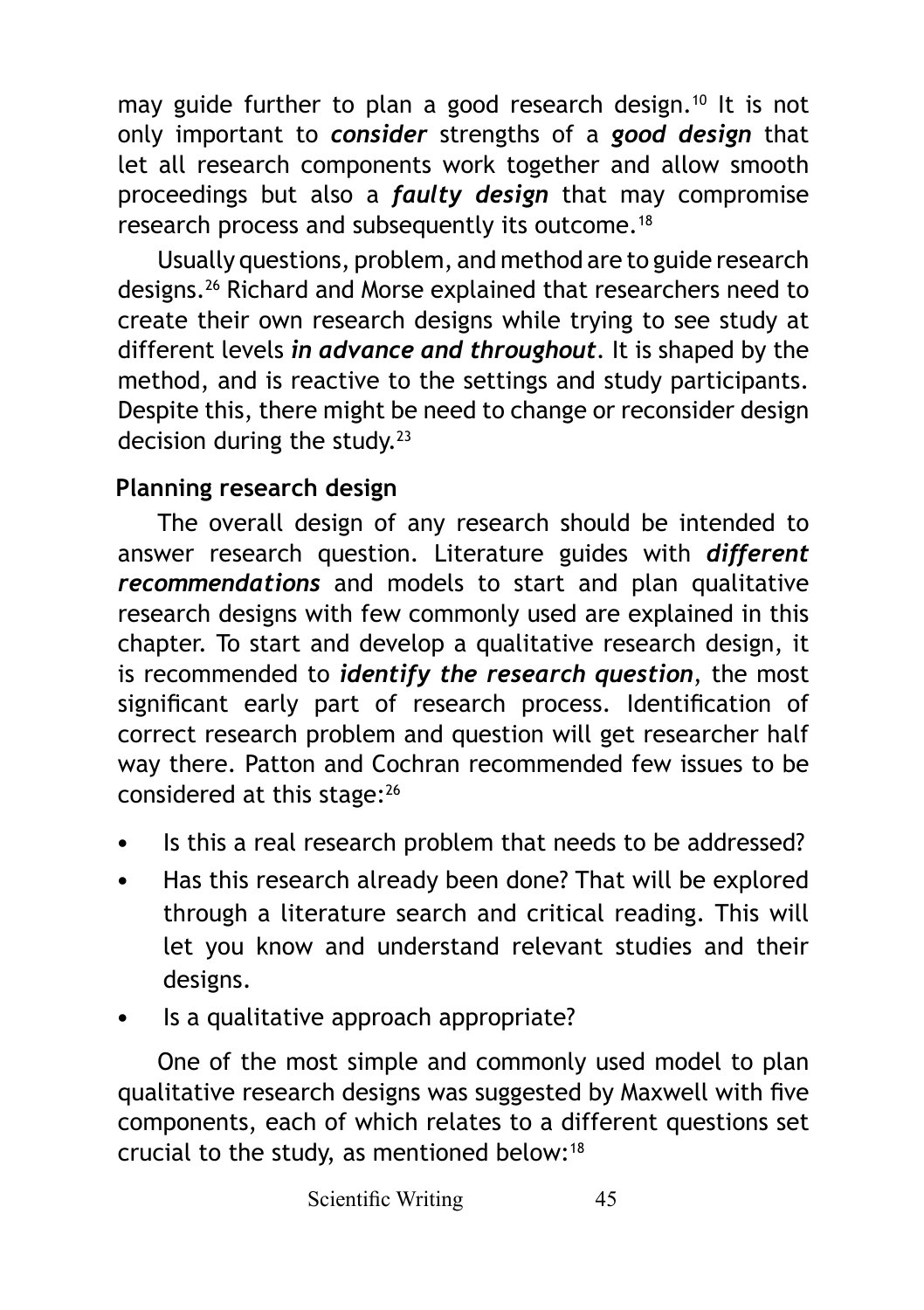## **Goals:**

Why this research? What will it clarify and influence? What knowledge gap will it fill?

## **Conceptual framework:**

What is background of issue, settings and population? What previous theories, beliefs and research findings will guide study?

What literature and other studies or personal experiences will you draw?

## **Research questions:**

What phenomenon you want to understand? What is not known about the issue? What questions will study answer? How these questions are related?

## **Methods:**

What will you actually do to conduct study?

What approaches and techniques will be used to collect and analyze data?

How do you establish an integrated strategy?

## **Validity:**

How might your results and conclusions be wrong? What are the plausible alternative interpretations and validity threats? How will you deal with these threats? How can the data that you will collect, support or challenge your ideas about what's going on? How will your results be trustworthy?

Besides these five components, Maxwell also proposed to consider many *other contextual factors* that either relate to;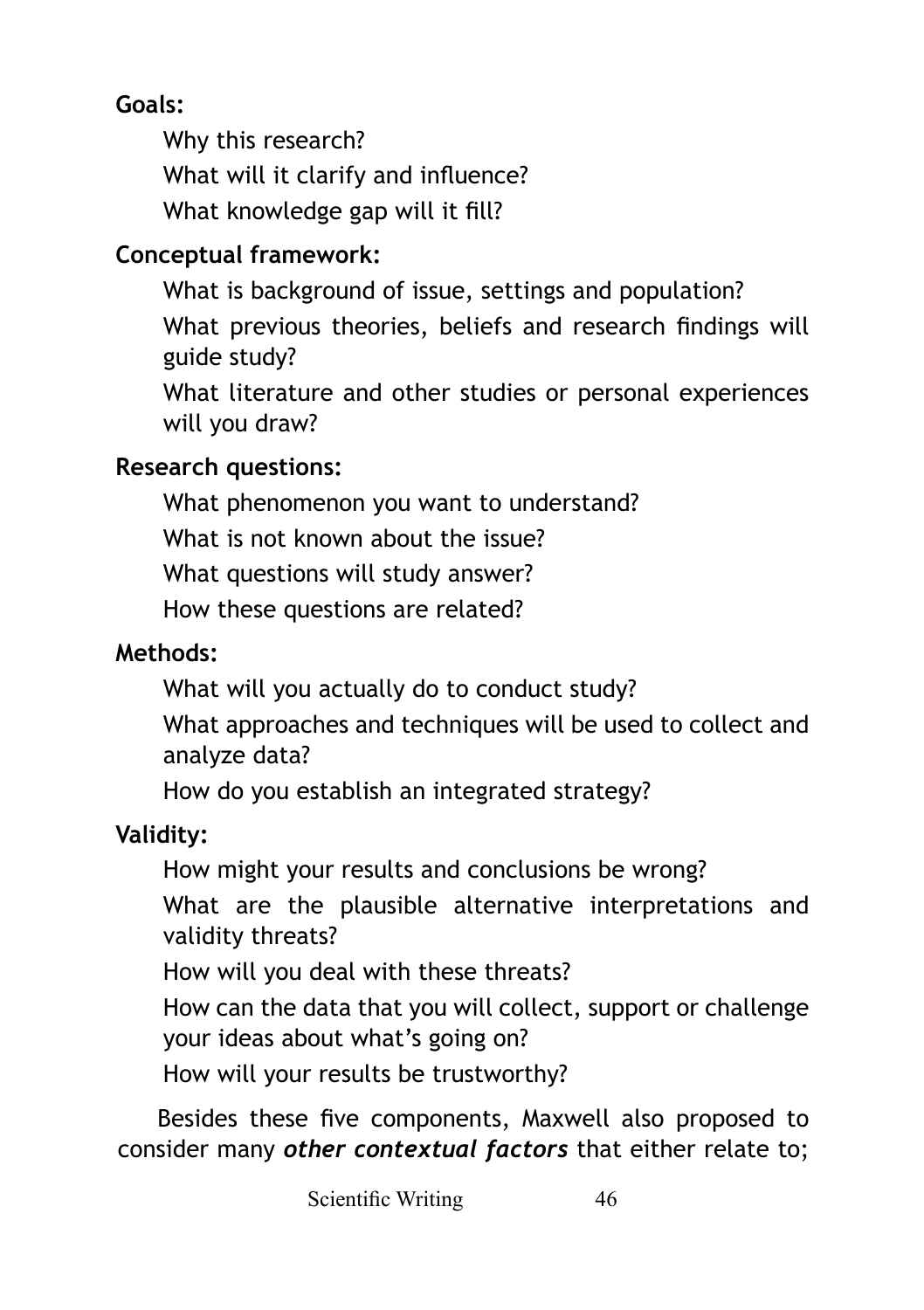study environment (settings) or outcomes of research. Research skills, perceived problems, ethical standards, available resources, the research setting, and the data and preliminary conclusions were among many in that category. The above mentioned components are not markedly different from relevant literature of qualitative research<sup>9,27</sup> but Maxwell's approach to explain the *interactive nature among these components* was significant. Furthermore, he also debated not to consider *ethics*, as a separate component of research design as it has gained importance in recent decades<sup>8,28</sup> due to the assumption that ethical apprehensions are involved in all aspects of research process.<sup>18</sup>

On the other hand Richard and Morse suggest to start *aligning* with study *scope* (both limits of study; topic and settings) *and nature of the data* (may change during study) required to answer research question.<sup>23</sup>

A qualitative research design is more like a *journey of hope and fear*. Roller and Lavrakas, based on Deming's classification of potential error in survey research, identified 13 factors impacting the quality of qualitative research and classified them in to; environmental, dynamics and moderator related factors. These were mostly process related factors.<sup>20</sup> In fact, *quality concerns* encompass *all steps of the qualitative research process*.

According to Kothari, a design may be considered as good if it minimizes bias and maximizes the reliability of the data (collected and analyzed), and is flexible, appropriate, efficient and economical. Importantly, a single research design may not be appropriate for all types of research problems. A design may be quite suitable in one case but not in other, depending upon many factors such as research problem, question, objective and nature16. Qualitative studies are *dynamic* with assumptions that there is *no single constant reality* (as it is based on perceptions that are different for different individuals and may change over time) and what we understand today has meaning only within a given *context or situation*. Considering the holistic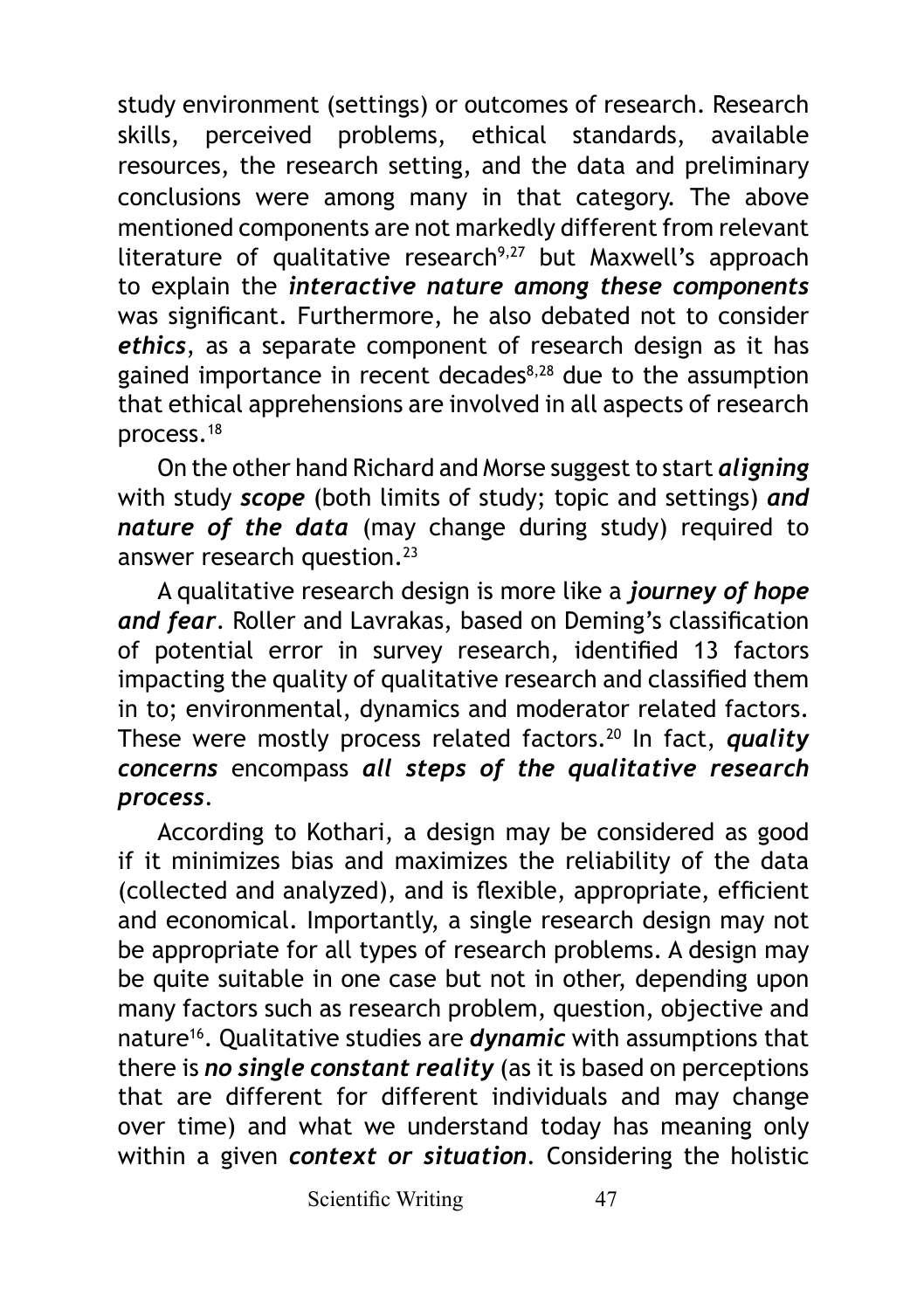and challenging nature of qualitative studies, it is hard to pick one right model for qualitative research design. However, consideration of few significant but common recommendations and gaining experience under experts in qualitative research field may assist in a better way.

#### **Summary**

Overall, this chapter is intended to encourage the reader to understand the basics of qualitative research and develop the necessary skills to design a qualitative research that requires utmost consideration. There is no one precise way to create a perfect qualitative research design. Research design is advance planning of research process and touches almost all aspects of it, preferably starting from research question to the final dissemination of results. It is needed for efficient and smooth proceedings of research activities, in order to achieve maximum information within given resources to answers research questions or problems. This chapter discussed salient factors and recommendations in order to design a qualitative research. Researcher needs to consider multidimensional but flexible approach according to scope of the study, nature of the data, study settings, resources and other factors that may impact research process or outcome. In general, research design proposes the overall structure of the study to make sure that all parts of the research process are accurately placed and aligned with each other and demands extra attention to the influences one part can have on the other.

#### **REFERENCES**

- 1. Ormrod JE, Leedy P. Practical research: Planning and design. *New Jersey, Pearson Merill Prentice hall.* 2005.
- 2. Howlett B. Healthcare Research Methods. 2013.
- 3. Williams C. Research methods. *Journal of Business & Economics Research (JBER).* 2011;5(3).
- 4. Al-Busaidi ZQ. Qualitative research and its uses in health care. *Sultan Qaboos University Medical Journal.* 2008;8(1):11.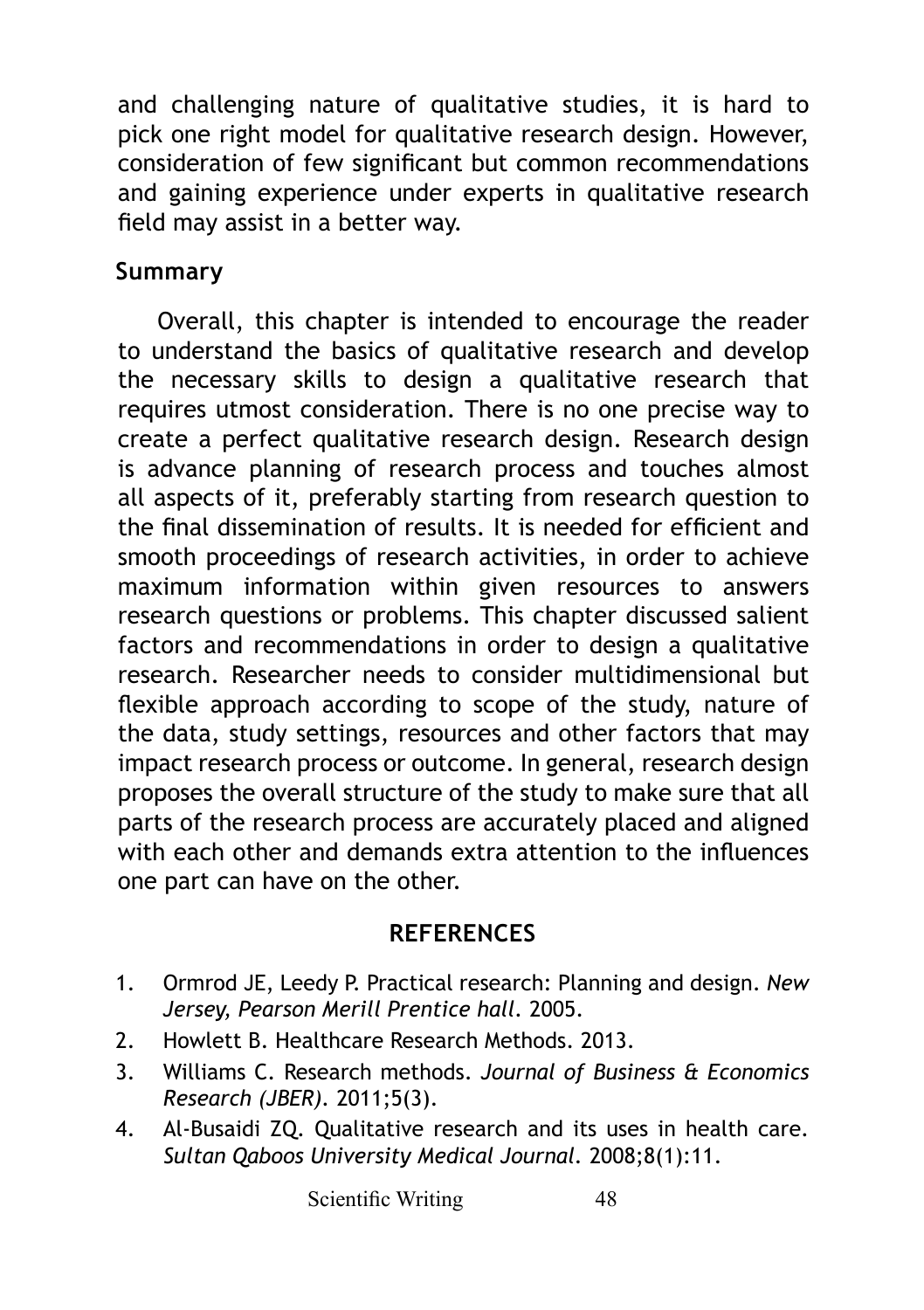- 5. Boyd CO, Munhall PL. *Nursing research: A qualitative perspective.* National League for Nursing Press; 1993.
- 6. Marshall C, Rossman GB. *Designing qualitative research.* Sage publications; 2014.
- 7. Tesch R. Qualitative analysis: Analysis types and software tools. *Falmer Press, London. Thomas, SL, & Zhang, L.(2005). Postbaccalaureate wage growth within four years of graduation: The effects of college quality and college major. Research in Higher Education.* 1990;46(4):437-459.
- 8. Denzin NK, Lincoln YS. The Sage handbook of qualitafive research. *Thousand Oaks, CA: Sage Publication.* 2005:695-728.
- 9. Creswell JW, Poth CN. *Qualitative inquiry and research design: Choosing among five approaches.* Sage publications; 2017.
- 10. Creswell J. *Research design: Qualitative, quantitative, and mixed methods approaches.* SAGE Publications; 2009.
- 11. Holloway I, Galvin K. *Qualitative research in nursing and healthcare.* John Wiley & Sons; 2016.
- 12. Driessnack M, Sousa VD, Mendes IAC. An overview of research designs relevant to nursing: part 2: qualitative research designs. *Revista latino-americana de enfermagem.* 2007;15(4):684-688.
- 13. Van Manen M. *Researching lived experience: Human science for an action sensitive pedagogy.* Routledge; 2016.
- 14. Spradley JP. *The ethnographic interview.* Waveland Press; 2016.
- 15. Corbin J, Strauss A. Basics of qualitative research: Techniques and procedures for developing grounded theory. *Thousand Oaks.* 2008.
- 16. Kothari CR. *Research methodology: Methods and techniques.* New Age International; 2004.
- 17. Kumar R. Research Methodology-A Step-by-Step Guide for Beginners. edited by Sage Publications. 2005.
- 18. Maxwell JA. Designing a qualitative study. *The SAGE handbook of applied social research methods.* 2008;2:214-253.
- 19. Mish FC. Merriam-Webster's Collegiate Dictionary , Merriam-Webster. *Inc., Springfield, MA.* 1993.
- 20. Roller MR, Lavrakas PJ. *Applied qualitative research design: A total quality framework approach.* Guilford Publications; 2015.
- 21. Grove SK, Burns N, Gray J. *The practice of nursing research: Appraisal, synthesis, and generation of evidence.* Elsevier Health Sciences; 2012.